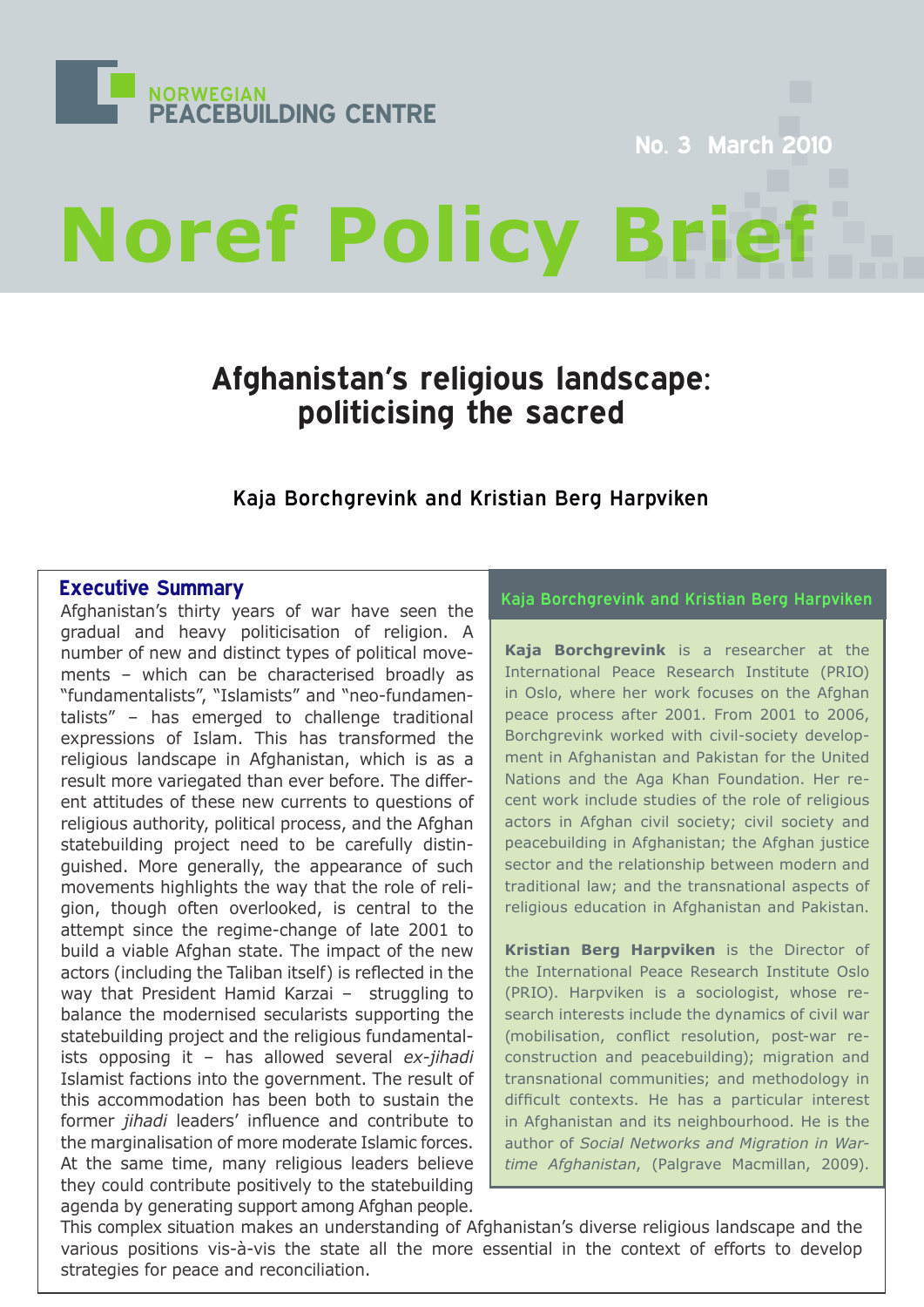### **Background1**

Throughout Afghanistan's three decades of war, religion has been heavily politicised. In the aftermath of 9/11 and the fall of the Taliban regime, Afghan Islam was easily confused with political extremism, even al-Qaeda-style global terror. For most Afghans, Islam is much more than politics. Religion is part of everyday life. Islam is what 99% of all Afghans have in common. The Sunni Muslims constitute some fourfifths of the population and will be the main focus of this analysis. The remaining one-fifth is largely "twelver" Shia, who will be discussed only briefly here. The religious landscape is diverse. What it means to be Muslim and what role religion should have in public life are contentious issues. This makes the role of religion central to the Afghan statebuilding project.

Many actors have since the regime-change of November 2001 taken part in the contest over defining the relationship between religion and the state. In broad terms, four such actors can be identified:

- Inside the government, a modern, technocratic elite that is driving the foreign-sponsored statebuilding project; it favours a limited role for religion in the public space
- Also inside the government, but at odds with the first group, the still factionalised ex-*jihadi* Islamist political leadership, which promotes and protects the Islamic state
- Outside and opposing the government, militant Islamist and fundamentalist groups, including the Taliban and *Hizb-e-Islami*
- A variety of apolitical religious actors, supporting neither the government nor the militants.

#### **Traditional Islam**

Traditionally, Islam in Afghanistan has been an amalgamation of formal Islam, Sufism, and customary practices (the last category sometimes referred to as "folk Islam"). While no fixed hierarchy exists amongst Sunni religious leaders, a broad distinction can be made between the *mullah imam* (the local mosque leader, who interprets and extends the religion as it is experienced in daily life); and the *ulema* (high-level religious scholars, who act as the interpreters and upholders of the religion's law and scriptural tradition).

The *ulema* are formally educated religious leaders schooled in *madrasas* and in the religious faculties of universities, and are often organised in loose networks around religious leaders, mosques and *madrasas* themselves. The traditional *ulema* have not played a directly political role, but have primarily provided practical and spiritual guidance to their followers. Formal Islam is a legal code and the *ulema* were originally established as a class of religious specialists. With the development of Islamic jurisprudence, the *ulema* consolidated their position as interpreters of Sharia (Islamic law).

Sufism – the esoteric tradition in Islam – is also well established in Afghanistan. It coexists with formal Islam, and many of the formally trained traditionalist clergy are also attached to a Sufi order. In contrast to the formally trained *ulema*, being a Sufi master (*pir*) is hereditary, and the tombs of Sufi masters are important places of worship and pilgrimage. The Sufis are organised in orders (*tariqas*), but it is the relationship between the *pir* and the disciple (*murid*) that is central to the personal spiritual journey. The phenomenon of "followership" is widespread, particularly among the middle class. Two of the main Sufi orders – the Nakshbandiyya and Qadiriyya – are closely linked the Mujaddedi and Gilani families and their respective political parties. The Sufi leadership sees itself as upholder and protector of Afghan and Islamic values, culture and practices.

<sup>1</sup> This policy brief combines a number of different primary and secondary sources including interviews with religious actors in Afghanistan, Afghan religious websites, and academic writing, as well as "grey" literature available on the topic. It draws particularly on the following studies: Kaja Borchgrevink and Kristian Berg Harpviken, "Trans-border Religious Networks: The Case of Religious Education in Afghanistan and Pakistan", forthcoming, 2010; Astri Suhrke, Torunn Wimpelmann Chaudhary, Aziz Hakimi, Kristian Berg Harpviken and Arne Strand, "Reconciliatory Approaches to the Insurgency in Afghanistan, An Overview", Bergen, Chr. Michelsen Institute (CMI), 2009, [http://www.cmi.no/publications/file/3266-conciliatory-ap](http://www.cmi.no/publications/file/3266-conciliatory-approaches-to-the-insurgency-in.pdf)[proaches-to-the-insurgency-in.pdf](http://www.cmi.no/publications/file/3266-conciliatory-approaches-to-the-insurgency-in.pdf), accessed 26 February 2010; Kaja Borchgrevink, "Religious Civil Society in Afghanistan", Oslo, PRIO, 2007; and Kristian Berg Harpviken, The Hazara of Afghanistan: The thorny path towards political unity, 1978 – 1992, Oslo, University of Oslo, 1997.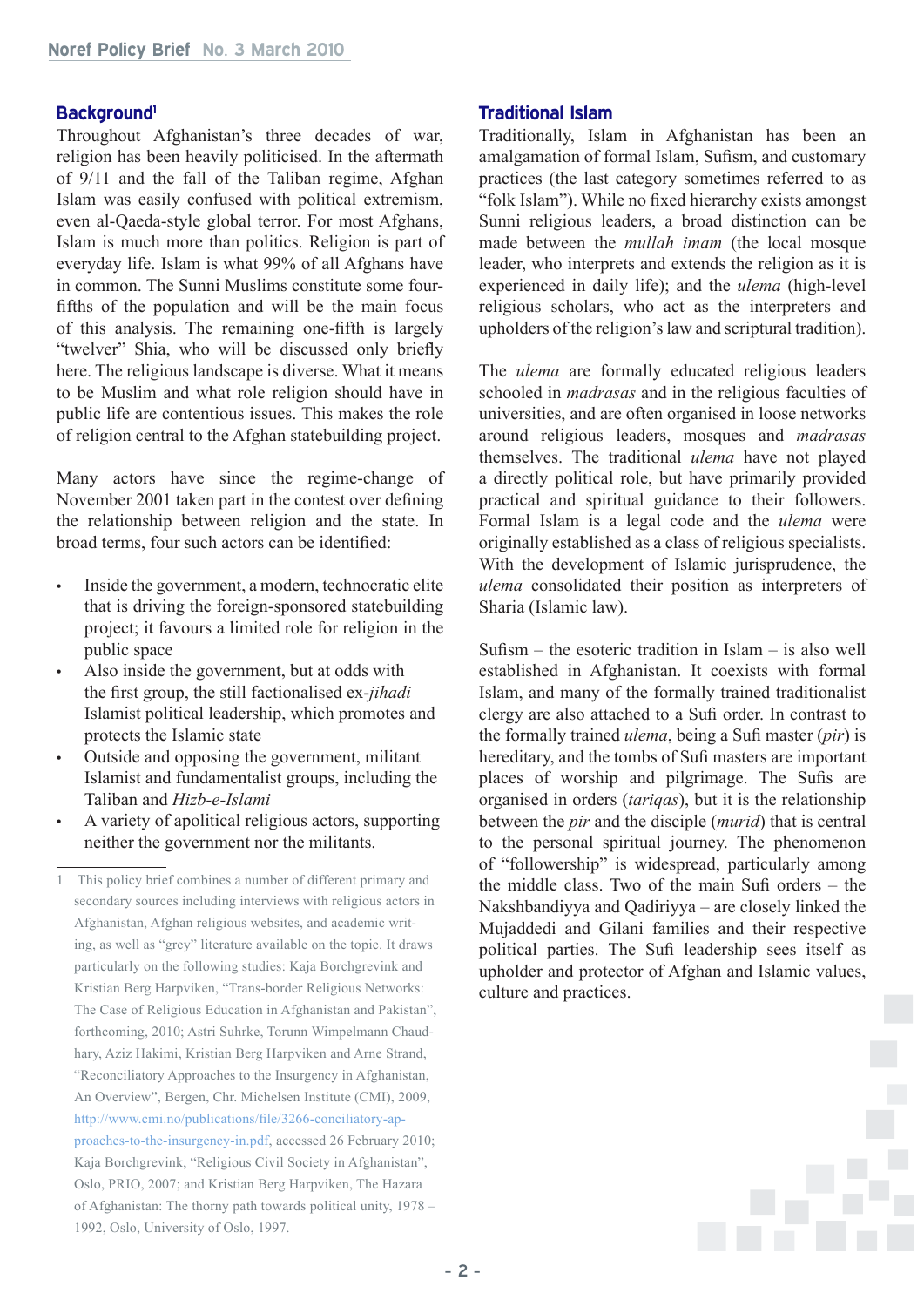#### **Religious leaders and statebuilding**

The main religious actors and institutions in Afghanistan, the religious leaders, the mosques and the *madrasas*, are not organised in formal structures, but form part of looser networks. They are primarily reactive in their mode of operation. These institutions have central positions in Afghan society, providing theological and spiritual guidance. Their influence lies in their moral authority, based on their knowledge and interpretation of religious texts, mystical association and holy lineage, rather than their political associations or military power.<sup>2</sup> Several religious actors retain considerable influence on the moral values, social practices and political opinions of many Afghans.

The traditionalist religious leaders who reject the Taliban have, after the regime-change in 2001,

increasingly reverted to their mosques and *madrasas*, quietly fulfilling their duties as religious leaders and spiritual guides. The potential of religious actors as agents of social change is, in part, being acknowledged by the Afghan government, other international governments and civilsociety groups. Being apolitical, however, these religious actors are not commonly seen as actors in the statebuilding project. The voice of the clergy is used to legitimise development

policies and programmes, or to gain access to "project beneficiaries". Little effort goes into safeguarding a space for the involvement of religious actors. Many religious leaders believe they could positively contribute to the statebuilding agenda by generating support among the people, as well as through more direct participation in reconstruction and development.

#### **Religion and politics**

The religious landscape in Afghanistan continued to be dominated by various traditional authorities until well past the mid-20th century. Then new ideological currents started to emerge, and these in turn were reinforced by the Afghan *jihad* (the common shorthand term for the resistance to the Soviet-backed communist regime which had come to power in 1978). The result was a complete change in the relationship between religion and politics in the country, which has now lasted for over thirty years. This transformation can be summarised as a challenge to traditional expressions of Islam from three new and distinct types of political movements: "fundamentalists", "Islamists" and "neofundamentalists"<sup>3</sup>

After the communist takeover in 1978, the traditionalist Islamic groups mobilised through the mullah and Sufi networks, and joined the religiously-based opposition building up across the border in the Pakistani city of Peshawar. However, the main traditionalist parties the *Haraqat-e Inqelab* (led by Maulana Mohammad

> Nabi), the Afghan National Liberation Front (ANLF, led by the Sufi-associated Hazrat Sigbatullah Mojadeddi), and the National Islamic Front of Afghanistan (led by Sufi leader Pir Gilani) - received a smaller share of international support than the fundamentalist movements.

After the withdrawal of the Soviet forces (1989) and the fall of the communist government (1992), the traditionalist *mujahedin* withdrew to their

villages, mosques and *madrasas*. In the mid-1990s, part of the originally traditionalist *madrasa* networks – influenced by more fundamentalist ideologies – mobilised as the "Taliban" (students of Islam). The Taliban quickly gained ground, challenging a conflictriven *mujahedin* government in Kabul and largely anarchic warlord rule in the rest of the country. In autumn 1996, the Taliban took Kabul.

The Taliban regime enhanced the status of the traditional religious institutions and leaders. But it did not tolerate diverging interpretations of Islam, and the religious opposition was threatened; some of its

Many religious leaders could contribute to statebuilding by generating popular support.

<sup>2</sup> For an in-depth analysis of the relationship between Islam and politics in Afghanistan through modern Afghan history, see Asta Olesen, Islam and Politics in Afghanistan, London, Curzon, 1995.

<sup>3</sup> This typology draws on the work of Olivier Roy, which still presents one of the most useful analyses of Islam in Afghanistan. See Olivier Roy, Afghanistan: From Holy War to Civil War, Princeton, NJ, Darwin Press, 1995; and also on the more recent work of Yahya Sadowski, see Annual Review of Political Science, vol 9, 1996, pp 215-240, [http://arjournals.annualre](http://arjournals.annualreviews.org/doi/abs/10.1146/annurev.polisci.9.070204.083812?cookieSet=1&journalCode=polisci)[views.org/doi/abs/10.1146/annurev.polisci.9.070204.083812?co](http://arjournals.annualreviews.org/doi/abs/10.1146/annurev.polisci.9.070204.083812?cookieSet=1&journalCode=polisci) [okieSet=1&journalCode=polisci](http://arjournals.annualreviews.org/doi/abs/10.1146/annurev.polisci.9.070204.083812?cookieSet=1&journalCode=polisci) , accessed 26 February 2010.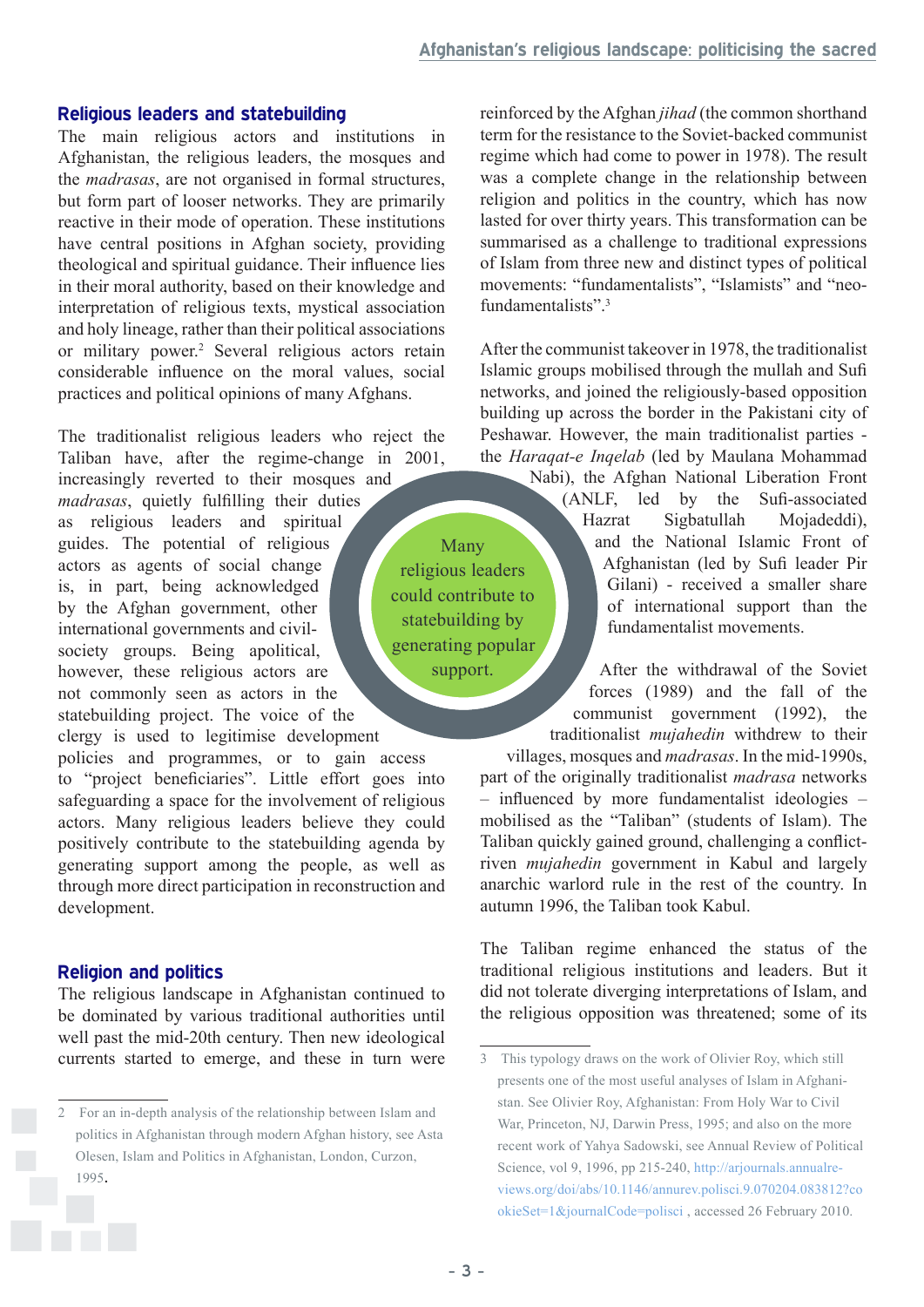members were killed, others went underground. After the overthrow of the Taliban in 2001, the traditionalist parties once again became part of the political process, but with little or no influence. The *Harakat-e Inqelab* (which had lost most of its members to the Taliban in the 1990s) almost disappeared after the death of its leader in 2001; and Mujaddedi's ANLF remains a oneman show.

# **Fundamentalists**

The term "Islamic fundamentalism" refers to various reformist movements that reject both syncretistic practices and modern interpretations of Islam, and aim to return to the true tenets of Islam as practiced at the time of the Prophet Mohammed. The fundamentalists are not a unified group, but include factions that permit certain esoteric practices and veneration of shrines, such as the south Asian Barelvi and Deobandi, and more scriptural orthodox groups wanting to rid Islam of mystical and cultural practices, such as the Saudiinspired Wahabi and the south Asian *Ahl-e-Hadith* schools of thought. Deobandi and Wahabi inspirations, in particular, contributed to a radicalisation among Afghan traditionalist and fundamentalist groups in the 1980s and 1990s, forging strong ties to *madrasas* and political parties in Pakistan and to groups in Saudi Arabia.4

The Taliban of the 1990s represented a true fundamentalist movement. The conditions of chaos, corruption and lawlessness in which it emerged meant that the Taliban was initially welcomed by many Afghans. The Taliban was rooted in the Deobandi fundamentalist *madrasa* networks of the Afghan-Pakistani border lands, but transcended these through its strict fundamentalist interpretation and implementation of Islam. In 1996, it installed an Islamic state, banned secular and traditional law, and introduced a strict interpretation of *Sharia*.

The Taliban regime represented a minimalist state, with no interest in welfare. The focus was on enforcing Islamic law, with special emphasis on the practices of dress, behaviour and ritual.<sup>5</sup> The regime brutally punished any violation of its rules, with the result that its initial popularity among the population faded rapidly. Nonetheless, by the time of the United Statesled invasion of Afghanistan in October 2001, the Taliban controlled some 90% of the country's territory.

Neither the Taliban nor other groups representing similar political currents were part of the peace negotiations that took place in the Bonn conference in December 2001, and fundamentalist groups were largely excluded from the subsequent political process. Yet prominent former Taliban, such as *Da Khuddam ul-Furkan Jam'iat* (Society of the Servants of Providence) and *De Afghanistan Madani Islami Milli Tanzeem* (Civil Islamic National Organisation of Afghanistan, have attempted to claim a stake in the political process<sup>6</sup>, without any of their initiatives being met by a sustained government response.

# **The Islamists**

The emergence of political Islam in the 1960s altered the relationship between religion and politics in Afghanistan. The Islamists broke with traditionalist and fundamentalist Islamic ideals of the true Islam found at the time of the Prophet and rearticulated Islam as a modern ideology promoting both piety and progress. The inspiration came from Islamist movements in Egypt, Pakistan and Iran which had introduced a systematic ideology and a global pan-Islamist agenda. The Afghan Islamist parties recruited from secular universities rather than religious seminaries. The Islamists constituted a modernised elite who disregarded clerical authorities and placed the emphasis on political leadership.

The main Afghan Islamist parties – the *Jamat-e-Islami* (led by Burhanuddin Rabbani); *Hizb-e-Islami* (represented by two distinct factions, led respectively by Gulbuddin Hekmatyar and Maulawi Yunus Khales); and *Ittehad-e-Islami* (led by Abd al-Rabb al-Rasul Sayyaf) – were well connected to Islamist parties and patrons abroad. The Islamists set out to make Afghanistan an ideal Islamic society through

<sup>4</sup> See Mariam Abou Zahab and Olivier Roy, Islamist Networks: The Afghan-Pakistan Connection, New York, Colombia University Press, 2004.

<sup>5</sup> Ahmed Rashid, The Taliban: Islam, Oil and the New Great Game in Central Asia, London, IB Tauris, 2000, gives a comprehensive account of the development of the Taliban in the 1990s.

<sup>6</sup> See Ruttig, Islamists, leftists – and a void in the center. Afghanistan's political parties and where they come from (1902-2006), Berlin, Konrad Adenauer Stiftung, 2006, [http://www.kas.de/wf/](http://www.kas.de/wf/doc/kas_9674-544-2-30.pdf) [doc/kas\\_9674-544-2-30.pdf](http://www.kas.de/wf/doc/kas_9674-544-2-30.pdf) , accessed 23 February 2010.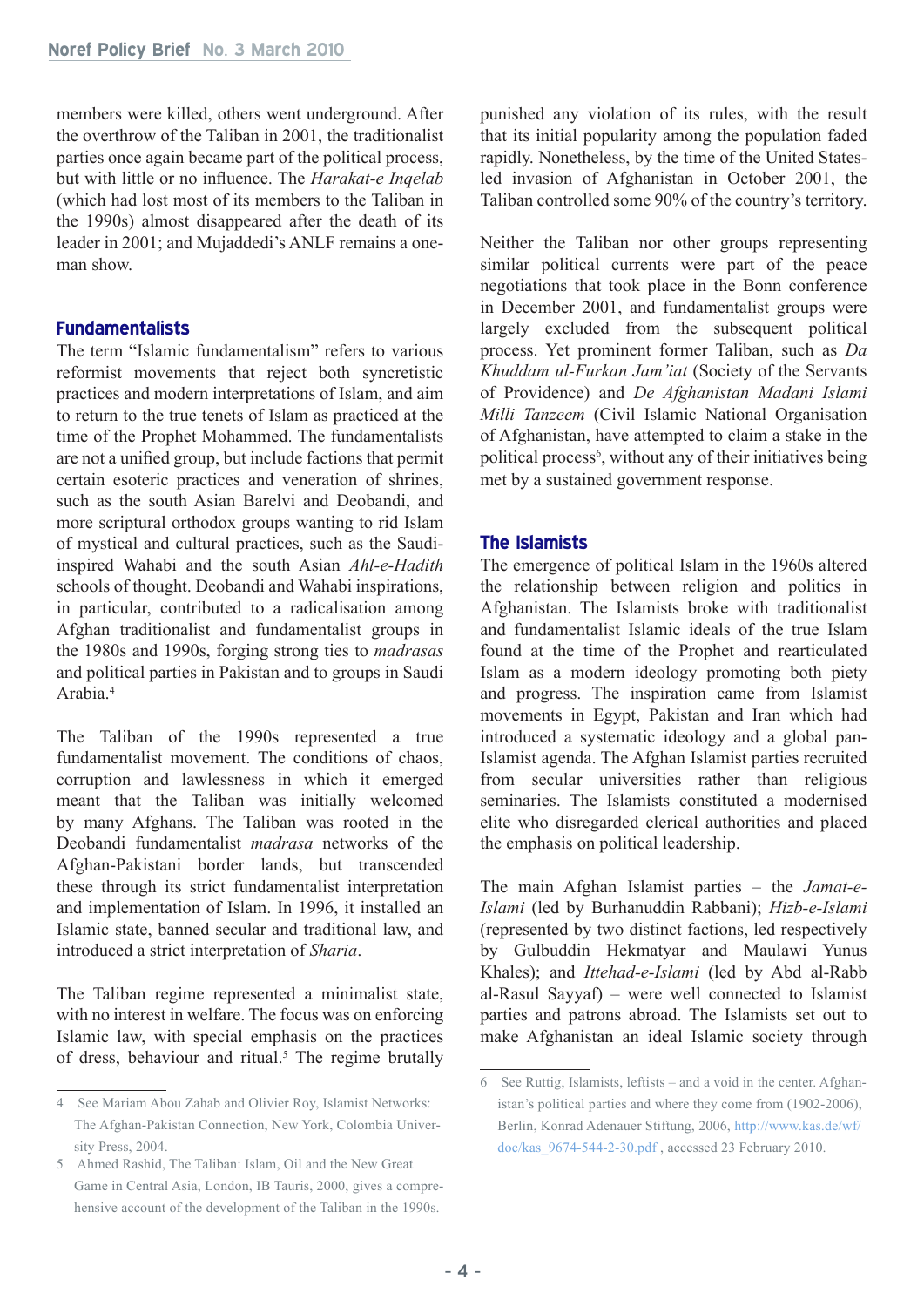reform, and initially were not inclined towards the use of violence. But the occupation of Afghanistan by a "foreign infidel force" in the shape of the Soviet army, however, necessitated the call for armed *jihad*.

The Islamists – Hekmatyar's group in particular – were the main recipients of financial and military aid to the Afghan resistance in the 1980s and 1990s and grew into hierarchically structured political and military organisations. They were, however, highly factionalised, unable to create a functioning political coalition, and ended up fighting each other in Kabul from 1992. After they lost Kabul to the Taliban in 1996, the *jihadi* parties (both Sunni and Shia) reunited in the Northern Alliance in 1997.

The Afghan Islamists have had few ideologues of their own; little emphasis has been placed on defining what exactly an Islamic state should be, apart from its foundation on *Sharia*. In practice, their Islamist politics has been reduced to certain Islamic symbols and practices, and a pan-Islamic vision been replaced by a narrower Islamo-nationalist agenda. In addition, party programmes have played a small role; party leaders and their history are more important. Many of the ex-*jihadi* leaders still possess arms, control great resources and have secured influential positions within the new government.

The Islamists successfully ensured the passage of the 2004 constitution, according to which Afghanistan became an Islamic republic in which *Sharia* takes precedence over both secular and traditional law. The ex-*jihadi* leaders, criticised for war crimes and humanrights abuses during the conflict, have also thwarted all attempts to try them. At the same time, the Islamists have in the course of efforts to reshape themselves as political parties failed to establish a functioning bloc, often due to competing claims for leadership positions.

Some Islamists are outside the government. They include various factions of *Hizb-e-Islami*: Hekmatyar's group (which was excluded from the Bonn process and joined the armed opposition to the new authorities in

Kabul); Khales's group, which under the leadership of Maulavi Jalaluddin Haqqani associated with the Taliban; and the faction led by Khaled Farooqi, which (allegedly) broke with Hekmatyar in 2004 and pledged support to the political process.

Indeed, many former *Hizb-e-Islami* commanders

Afghan Islamists have few ideologues and have not defined what an Islamic state is.

supported Hamid Karzai in the 2004 presidential election and were offered key positions in Kabul and the provincial administration. The party also has a substantial faction in parliament. But many analysts question whether the split within *Hizb-e-Islami* that appears to separate Gulbuddin Hekmatyar from the rest is decisive, and some see the party's strong representation in the government as a potential threat.7

# **The neo-fundamentalists**

The Taliban that has evolved since the fall of Kabul in November 2001 has been described as a "neofundamentalist" movement. The neo-fundamentalists, influenced by Arab Wahabism and the global Salafi ideas of al-Qaeda, have grown out of international fundamentalist networks and represent a mix of fundamentalist-type conservative values and radical actions. Only days after the Taliban were forced to flee Kabul in 2001, the first calls were made for *jihad* against the latest "foreign infidel forces".

The Taliban that gradually reappeared is more sophisticated than its predecessor, not least in its military tactics and information strategies. Its new military tactics – especially in the form of suicide attacks – overwhelmingly hit civilians and generate massive fear. Many within the clergy reject suicideattacks on theological grounds, and Afghanistan is yet to see "suicide cults" that commemorate the "martyrs" of such attacks (of a kind familiar in Palestine, and increasingly in Pakistan). This can of course change.

<sup>7</sup> See Ruttig, Islamists, leftists – and a void in the center, 2006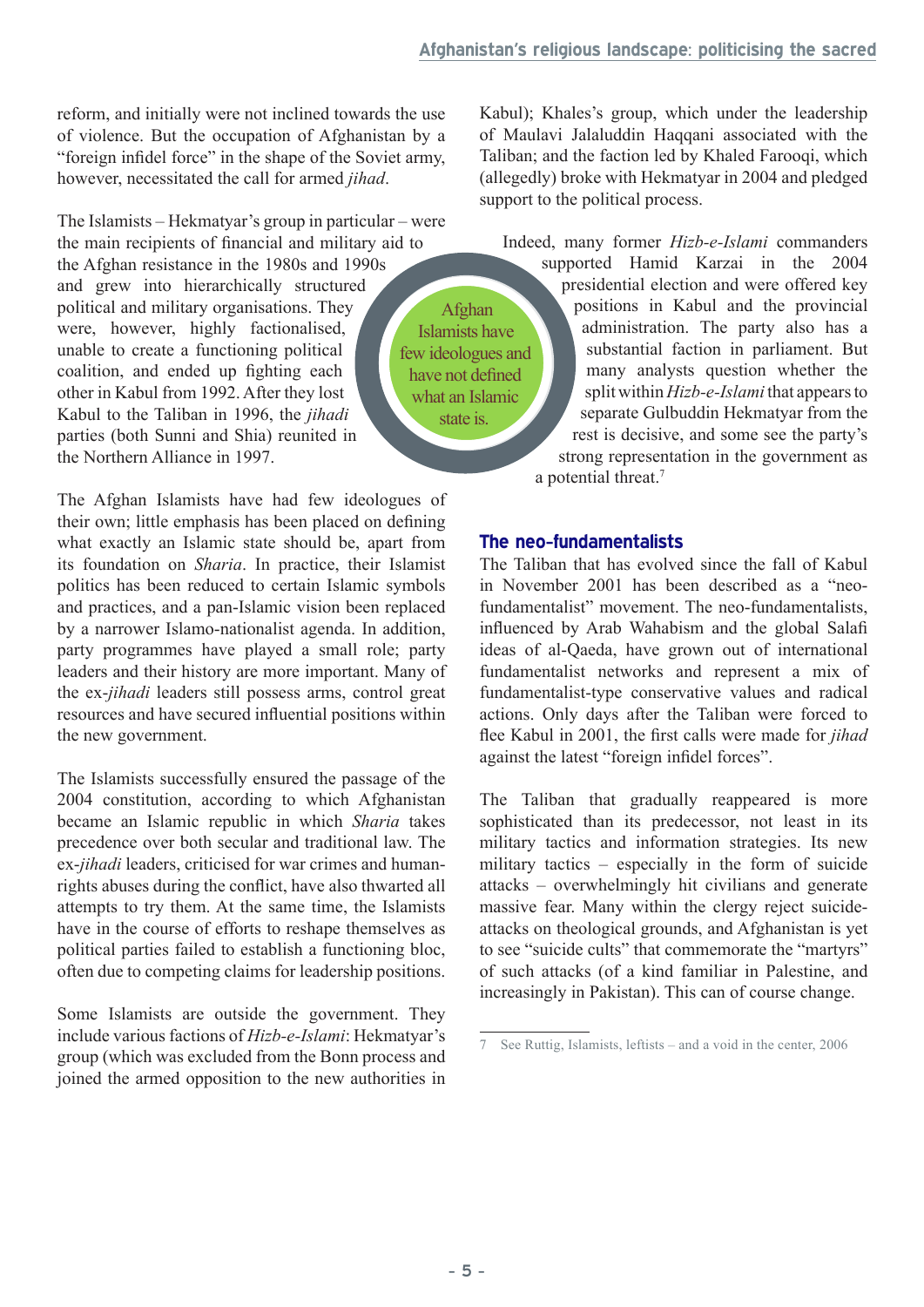The Taliban has proved quick to adapt to new realities and to learn from experience elsewhere. The alliance with al-Qaeda that caused the Taliban's fall from power in 2001 has since been deepened; even though al-Qaeda's global *jihadist* agenda – one that of its nature transcends Afghanistan's borders – is not widely supported by the Afghan Taliban. Few Afghans are known to have joined al-Qaeda or other groups possessed of a global vision, and the Afghan Taliban has a clear national ambition.

The main priority is still on re-establishing the Islamic Emirate of Afghanistan, with Mullah Omar as the *Amir al-Mu'minin* ("commander of the faithful") and the introduction of *Sharia* and obedience to Islamic law. The Taliban's own ideology seems unrefined, but it draws on a well articulated and widely publicised *jihad* rhetoric which it communicates through TV and radio, via threatening "night letters", and with SMS, MMS and the internet to call for *jihad* and report its latest successes.

On the ground in Afghanistan, several factors fuel the insurgency – among them a lack of security and development, poor performance by the

government, and anger at the civilian casualties caused by international forces. The Taliban, once it establishes control of a particular area, can often extend its control by penalising those seen to collaborate with the government; in the new circumstances, many local people who balance the various factors may now find it preferable to join the Taliban.

Both the Taliban and *Hizb-e-Islami* also have solid ties to radical groups in Pakistan. The Pakistani *madrasas* played an important role in recruitment and mobilisation in the 1980s and 1990s, and certain *madrasas* there continue to act as recruitingagents and to spread radical ideas. Networks of radical Deobandi *madrasas* in the frontier region – such as those linked to the Haqqani network in Waziristan – are especially involved in the recruitment and training of militants.

#### **Islamic moderates**

Islamic moderates can be characterised as those that support the statebuilding process, reject violent *jihad* and advocate an interpretation of Islam that (while still respecting Afghan traditions and religion) is compatible with women's rights and human rights. Such people and groups lost out in Afghanistan after 2001 as President Karzai – struggling to balance modernised secularists who back the statebuilding project and religious fundamentalists opposed to it – has included several ex-*jihadi* Islamist factions in the government.

The space for moderate Islamic voices was further limited by the way that armed *jihadi* factions

registered as political parties and thus helped dominate a political scene which became divided between (on one side) the ex*jihadi* parties and (on the other) the secularist parties (which included the remnants of the People's Democratic Party of Afghanistan [PDPA], ethno-nationalists and new democrats). The space in the middle of this political spectrum, which could in principle have been filled by moderate Islamic groups (such as the tribal-Islamic monarchist National Unity Movement of Afghanistan,

perhaps in alliance with secular democrats) was squeezed out after the constitutional *Loya Jirga* in 2004. It remains empty.

In some respects Karzai does represent a moderate Islamic project within the government. He resembles Afghan rulers before him in using Islam as a legitimising factor in politics, for example by calling on the Muslim *umma* (community of believers) to stop the violent insurgency. Ironically, Islamic moderates are favoured by western donors. However, Karzai's vision of a moderate Islamic state is recognised neither by the Islamists nor the Islamic traditionalists, and he

and his supporters lack religious authority where it counts.

The Taliban's tactics, especially suicide attacks, hit civilians and generate massive fear.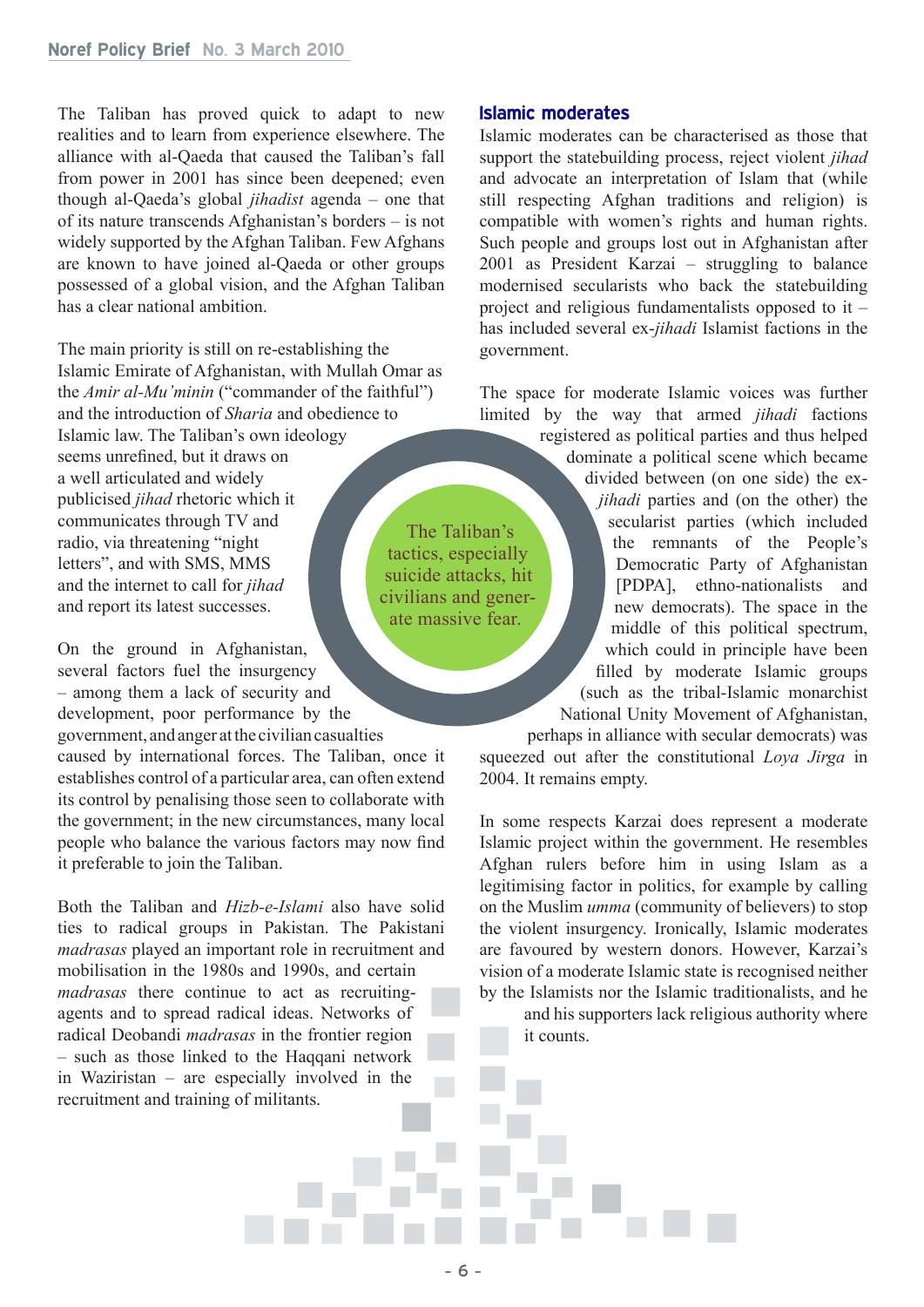#### **The Shias**

The Afghan Shia, the majority of whom belong to the Hazara ethnic group, form a distinct religious community both in terms of their social organisation and their role in Afghan politics. Traditionally, the functioning religious authority in the rural Hazara communities has belonged to the *sayyid* - that is, people believed to descend directly from the Prophet and thus *karamat* (bearers of miracles). Over the past three decades of war, the authority of the *sayyid* has been challenged by a rapidly growing echelon of trained religious clergy, many of them schooled in the main educational institutions in Iraq (before 1979) or Iran (from 1979 onwards). While the *sayyid* still have considerable influence at a community level, they have lost much of their previous political role as this latter group has come to the fore.

The broad division among the Shia mirrors that found among the Sunnis in also being between traditionalists and Islamists. There are differences of detail, however, that reflect the wider religious schism between the two branches of Islam. As a religious minority, the Afghan Shia have always been oriented outside the country, where the main authorities and educational centres were to be found. Among the Shia clergy, there is a firm hierarchical structure, in contrast to the looser networks of followers amongst the Sunni. In principle, every Shia believer must follow a *mujtahid* (a spiritual guide, a person well versed in Islam).

The new role of the trained clergy was inspired by Islamism in general, and by the Iranian revolution of 1979 in particular. Throughout the 1980s, Iran supported a number of radical Islamist Shia groups. By 1989, with strong Iranian encouragement, the nine major groups with a Shia and/or Hazara foundation coalesced into the *Hizb-e-Wahdat* (Unity Party). This party signified an entirely new level of influence for a minority population, as it gained solid representation both in the *mujahedin* government of the early 1990s and the post-2001 administration. Internally, however, the party has been torn between a Shia Islamist political vision and a Hazara ethnicist one, and it is now split into multiple factions.

A core demand among the Shia political groups has been equality for the Shia (in religion, law and politics) in a context where many disputes arise over the question of the application of laws to the community. Under the 2004 constitution, the Jafari school of law

was recognised as the governing one for family issues among the Shia.

Islamist moderates support the statebuilding process and reject violent jihad.

The Islamist influence on politics among the Shia does not seem to reflect a religious awakening of any sort. Yet, the Shia clergy stand far from various

types of Sunni fundamentalism, for which there is no equivalent in Afghan Shiism. The consequences are felt in the field of education, where the high-level training offered in a range of disciplines by Shia educational institutions abroad means that the clergy at home take an active role in promoting education (both religious and conventional). Ultimately, however, the power of Islamism has entailed a massive cost in repression and bloodshed, and despite its role in promoting Shia rights there is limited support for Islamism among the majority of Shia.

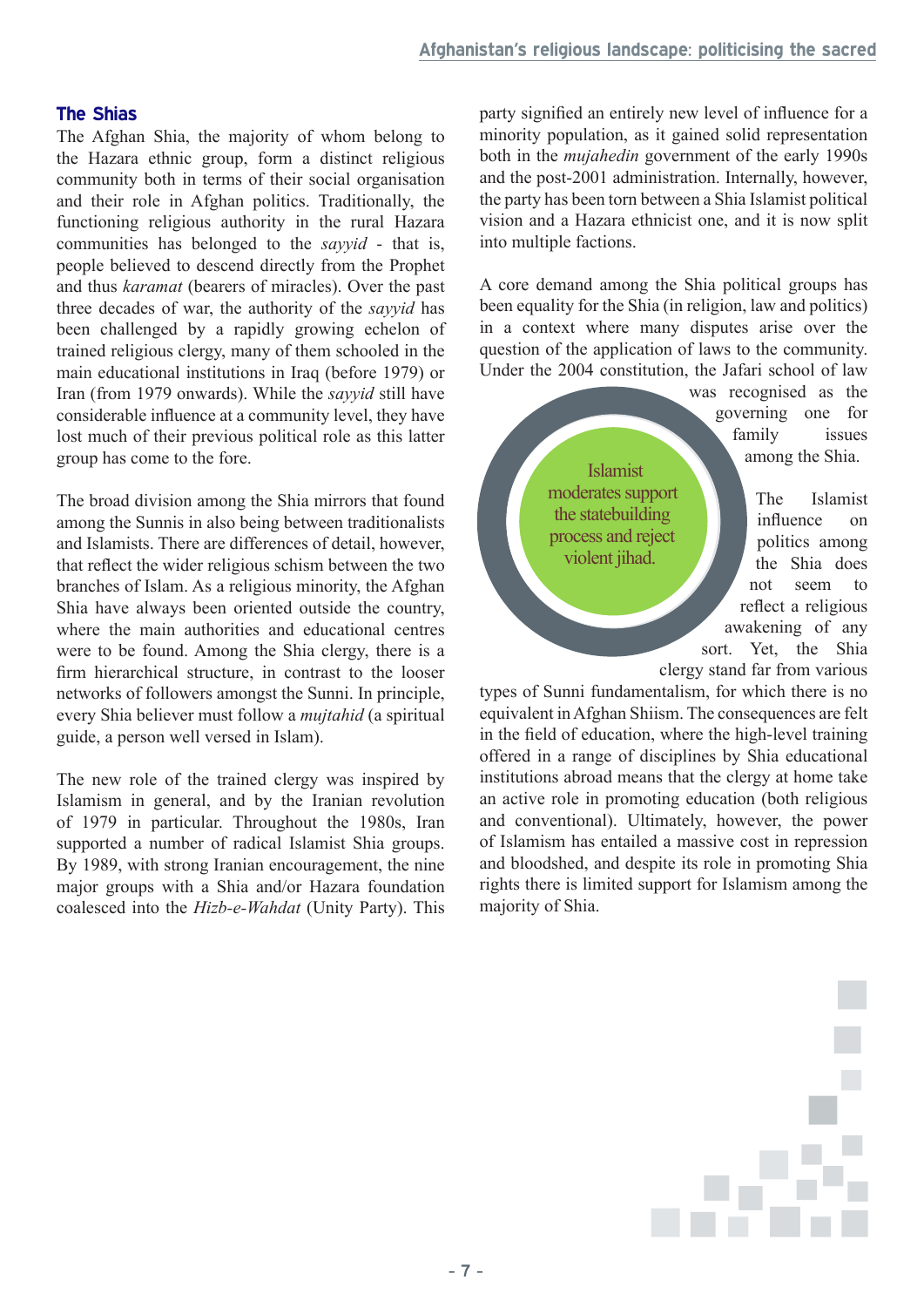#### **Noref Policy Brief No. 3 March 2010**

#### **Opportunities and challenges**

The concluding section of this policy brief considers the implications of this rough map of Afghanistan's religious landscape for the present and future of the interface between religion and politics. In particular, three questions arise:

- • Can a call for reconciliation with the insurgents be expected to bear fruit?
- What are the inherent tensions in the government related to politicised religion?
- What are the prospects for a broader alliance between the government and moderate Islamic groups?

#### *Reconciliation with the armed opposition*

The government and its international supporters insist that the door to reconciliation with armed insurgents is always open, conditioned on a threefold willingness: to lay down arms, endorse the Afghan constitution, and enter into regular politics. But any such process has faced obstacles. The government's readiness to engage defectors from the Taliban, which could have had considerable appeal for many of those now enrolled with the armed opposition, has in practice proven limited. The National Reconciliation Commission set out to persuade mid-level Taliban commanders and their followers to give up fighting and join the political process. The government's readiness to engage Taliban defectors has

But this initiative has been sharply criticised on two grounds. First, it reaches no higher than midlevel commanders. Second, and more fundamentally, this approach to reconciliation – which demands that individuals give up arms and integrate into a new political order – does not offer them enough in terms of a share of power (though admittedly the offer of power-sharing with fundamentalist militants who have a national vision and ambitions for spreading a definite ideological or religious agenda would be challenging). But the hard question is: can the use of armed force against a significant part of Afghanistan's population be justified without offering it an alternative political avenue?

The insurgents are intransigent on their own account in setting two main conditions for negotiations: the withdrawal of international forces from Afghanistan and Hamid Karzai's resignation from the presidency

(or at least a commitment to a timetable for these steps). At this point the positions of the two sides in the conflict are beyond compromise. In the meantime, the neo-fundamentalist Taliban leadership is turning increasingly militant, radical and irreconcilable. It is also tightening its control over the organisation and moving closer to al-Qaeda.

#### *Tensions in the government alliance*

The Afghan government is a strange alliance between technocrat-modernists with a moderate Islamic (or secular) orientation, and staunch Islamists. The two groups share the vision of a strong state committed to multifaceted modernisation but diverge widely on all questions that have to do with religion and the state. This creates deep tensions both within the government, and between it and its international backers. The unfortunate result is that this compromise both in itself carries considerable costs and does little

to accommodate the significant sections of the population who – whether on traditionalist, Islamist or neo-fundamentalist grounds – see the government as a threat to religion.

For the armed opposition, President Karzai is not the key concern. The true opposition to the Taliban and *Hizb-e-Islami* is the old Afghan *jihadi* leaders, currently well situated inside the government. Any powersharing between the government and the Taliban and *Hizb-e-Islami* would involve

concessions to the latter that would alienate ex-*jihadis* who were fighting these groups in the 1990s and who still consider them their main enemy. By contrast, the ideological differences between Islamic actors inside and outside the government are less significant. Their respective positions today are largely a result of whether or not they have been able to network and build alliances since 2001. The lack of an inclusive political process has marginalised certain actors and reinforced the position of others.

#### *Alienating the moderates*

After the regime-change in 2001, Afghanistan's new power-holders gave priority to short-term stability at the cost of longer-term statebuilding. This approach informed the alliances that were built with the ex*jihadi* party leaders, warlords and commanders, all of which entailed considerable costs for the government's

in practice proven **limited**